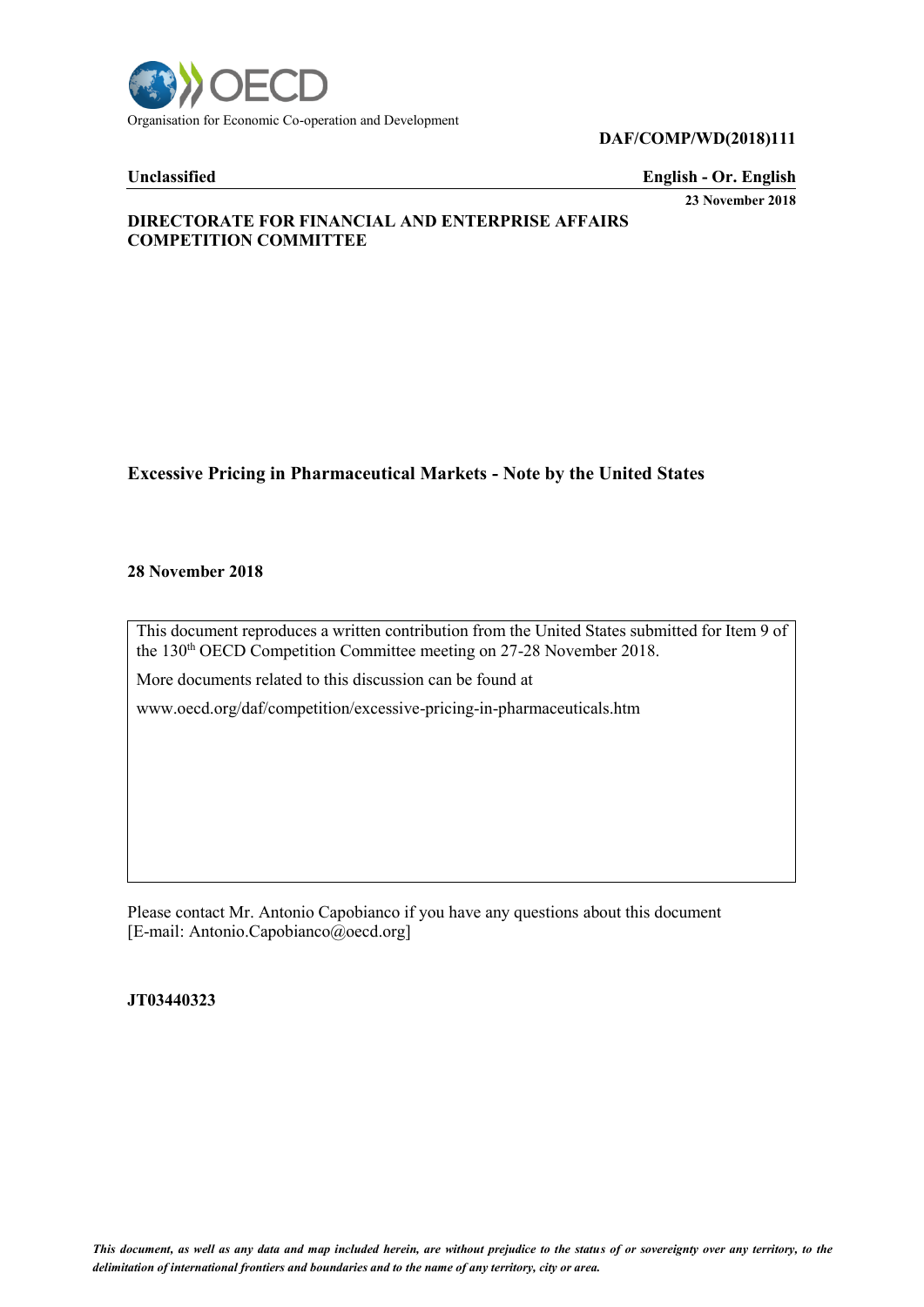# *United States*

#### **1. Introduction**

1. This paper responds to the Chairman's letter of July 18, 2018 inviting submissions for the Competition Committee's upcoming roundtable on Excessive Pricing in Pharmaceuticals. The U.S. Federal Trade Commission (Commission or FTC) and Antitrust Division of the U.S. Department of Justice (DOJ) (collectively, the Agencies) are pleased to provide our perspective on this issue and explain why excessive pricing in pharmaceuticals by itself is not an antitrust violation under U.S. antitrust law,<sup>1</sup> although high prices may be indicative of anticompetitive conduct.

# **2. U.S. Antitrust Law does not Prevent Firms with Legally Acquired Market Power from Charging Profit Maximizing Prices**

2. U.S. antitrust law distinguishes between monopolies attained or maintained through improper means from monopolies attained or maintained through lawful, procompetitive means. U.S. antitrust law allows lawful monopolists, and *a fortiori* other market participants, to set their prices as high as they choose. This central tenet of U.S. antitrust law is well supported by court decisions that have held, for example, that "[a] pristine monopolist...may charge as high a rate as the market will bear"<sup>2</sup> and that "[a] natural monopolist that acquired and maintained its monopoly without excluding competitors by improper means is not guilty of 'monopolizing' in violation of the Sherman Act…and can therefore charge any price that it wants,…for the antitrust laws are not a price-control statute or a public utility or common-carrier rate-regulation statute."<sup>3</sup> Rather than focusing

<sup>&</sup>lt;sup>1</sup> Excessive pricing, without more, does not violate federal antitrust laws. Several U.S. states, however, have enacted legislation prohibiting "price gouging" and imposing financial penalties on drug manufacturers that significantly increase their prices over specified time periods. See <https://nashp.org/state-legislative-action-on-pharmaceutical-prices/> The pharmaceutical industry has challenged these state statutes as unconstitutional. See, e.g., *Association for Accessible Medicines v. Frosh*, 1:17-cv-1860. In April 2018, the U.S. Court of Appeals for the Fourth Circuit ruled Maryland's statute unconstitutional<http://www.ca4.uscourts.gov/opinions/172166.P.pdf> and the State of Maryland has petitioned the U.S. Supreme Court for certiorari.

<sup>2</sup> *Berkey Photo, Inc. v Eastman Kodak Co.*, 603 F.2d 263, 297 (2d Cir. 1979).

<sup>3</sup> *Blue Cross and Blue Shield United of Wisconsin v. Marshfield Clinic*, 65 F.3d 1406, 1413 (7th Cir. 1995),

citing *National Reporting Co. v. Alderson Reporting Co.,* 763 F.2d 1020, 1023-24 (8th Cir. 1985); *U.S. v.*

*Aluminum Co. of America,* 148 F.2d 416, 430 (2d Cir. 1945)*; Ball Memorial Hospital, Inc. v. Mutual Hospital Ins., Inc.,* 784 F.2d at 1325, 1339 (7th Cir. 1986); *Berkey Photo*, 603 F.2d at 296-98.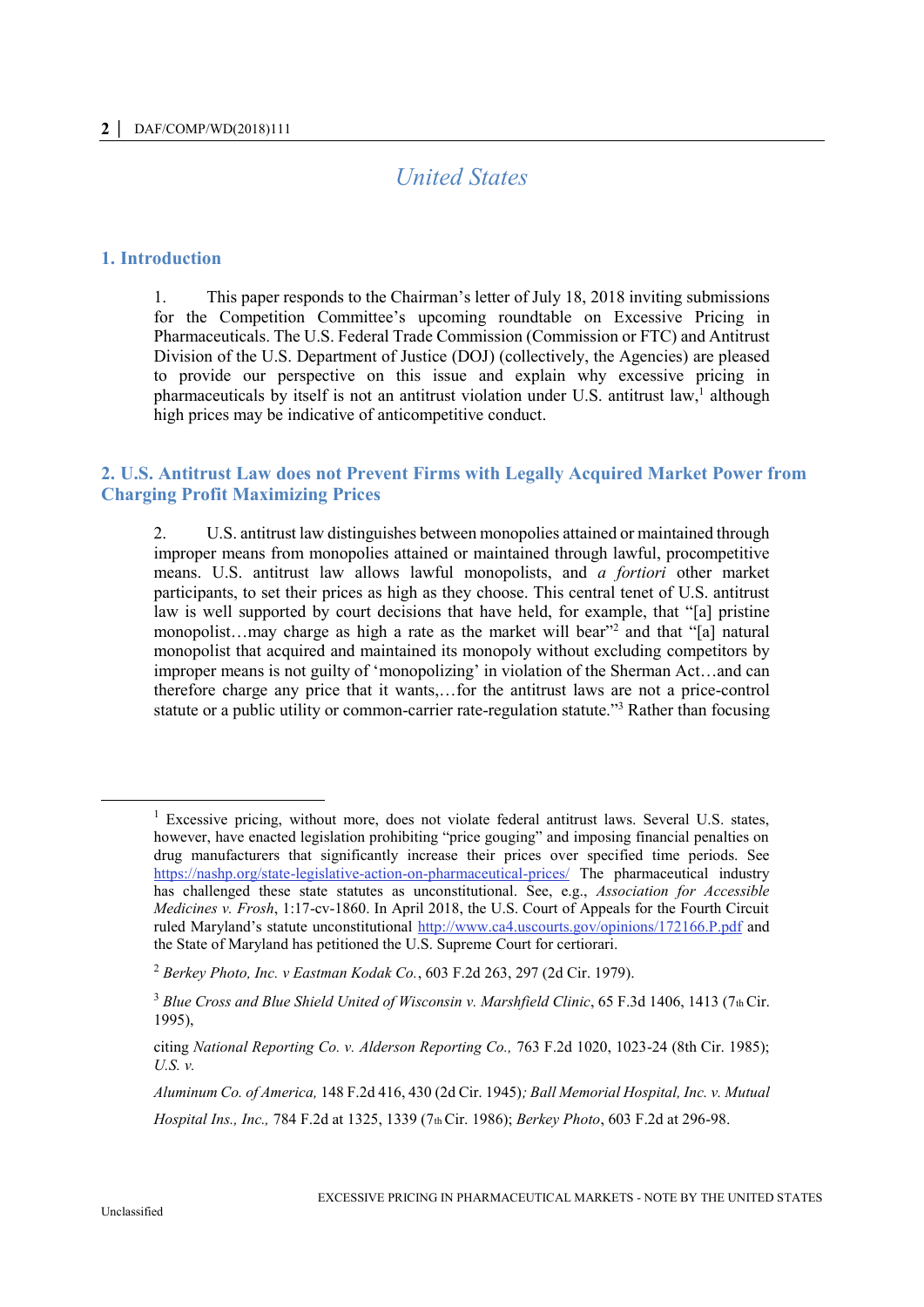on whether a particular price is excessive, U.S. law focuses on the means by which a monopolist attains or maintains monopoly power.<sup>4</sup>

3. The reasons that U.S. law does not deem excessive pricing in and of itself to be an antitrust violation are examined below.

# **2.1. Limiting the Freedom to Set Prices Diminishes Incentives to Compete and Innovate**

4. Denying a lawful monopolist the fruits of its monopoly can diminish its incentive to compete in the first place. As Judge Learned Hand aptly put, "[t]he successful competitor, having been urged to compete, must not be turned upon when he wins."<sup>5</sup> The Supreme Court further elaborated on this notion in its 2004 *Trinko* decision, noting that "[t]he mere possession of monopoly power, and the concomitant charging of monopoly prices, is not only not unlawful; it is an important element of the free-market system. The opportunity to charge monopoly prices at least for a short period is what attracts business acumen in the first place; it induces risk taking that produces innovation and economic growth."<sup>6</sup> In the pharmaceutical industry, a patent holder's ability to exclude other sellers of its product during the patent term can motivate additional research and development, often leading to new treatments. Periods of marketing exclusivity may spur innovation, which can ultimately increase competition. Therefore, limiting the freedom to set prices may well conflict with the underlying premise of antitrust policy, *i.e.* promoting a robust competitive process that produces high-quality, innovative goods at low prices.

# **2.2. Interfering with Market Pricing Mechanisms Typically Distorts Supply and Demand and Impedes Efficient Allocation of Resources**

5. A second rationale for not intervening in firms' pricing relates to the crucial role prices ordinarily play in determining the allocation of scarce resources among competing uses. One common definition of economics is "the study of how societies use scarce resources to produce valuable commodities and distribute them among different people."<sup>7</sup> In a free market economy in most industries, prices determine these allocations in two ways. First, they serve a signaling function, demonstrating where more resources would be productive and where they are not. For example, rising consumer demand typically

<sup>4</sup> Note that the FTC maintains a comprehensive merger review program to identify and prevent pharmaceutical mergers that may reduce competition and lead to higher prices for specific pharmaceutical products. See Overview of FTC Actions in Pharmaceutical Products and Distribution (August 2018), which summarizes FTC enforcement, including merger actions, in the pharmaceutical industry. https://www.ftc.gov/system/files/attachments/competition-policypharmaceutical industry. [https://www.ftc.gov/system/files/attachments/competition-policy](https://www.ftc.gov/system/files/attachments/competition-policy-guidance/overview_pharma_august_2018.pdf)[guidance/overview\\_pharma\\_august\\_2018.pdf](https://www.ftc.gov/system/files/attachments/competition-policy-guidance/overview_pharma_august_2018.pdf)

<sup>5</sup> *Aluminum Co. of America*, 148 F.2d at 430 ("A single producer may be the survivor out of a group of active competitors, merely by virtue of his superior skill, foresight and industry. In such cases a strong argument can be made that, although the result may expose the public to the evils of monopoly, the [Sherman] Act does not mean to condemn the resultant of those very forces which it is its prime object to foster: *finis opus coronat*. The successful competitor, having been urged to compete, must not be turned upon when he wins.").

<sup>6</sup> *Verizon Comm'ns Inc. v. Law Offices of Curtis V. Trinko, LLP*, 540 U.S. 398, 407 (2004).

<sup>7</sup> Paul A. Samuelson and William D. Nordhaus, *Microeconomics* 3 (McGraw-Hill, 14th Ed. 1992).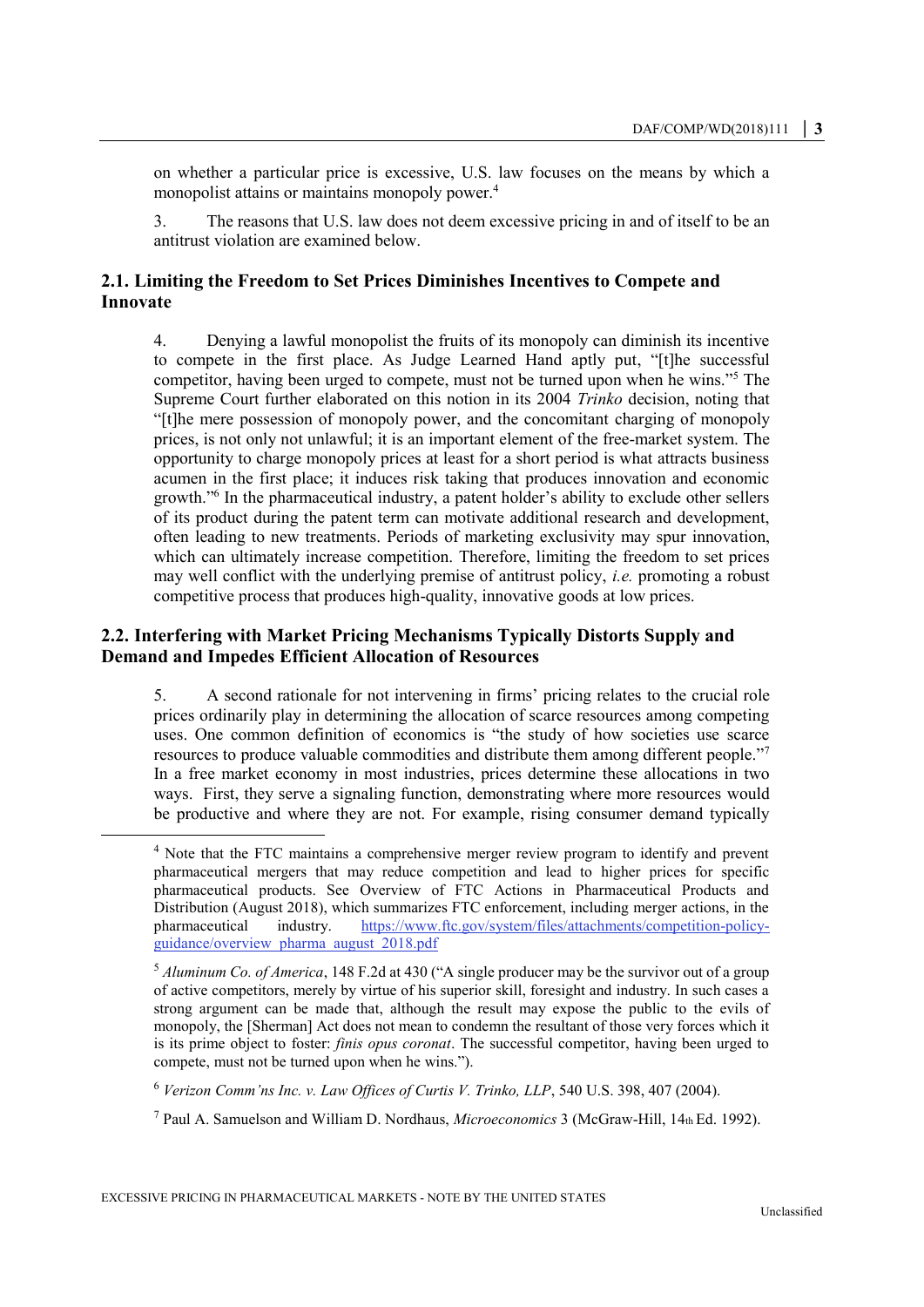#### **4 │** DAF/COMP/WD(2018)111

raises prices, thus signaling to suppliers to expand their production (output) to meet the growing demand. High prices may also attract new market entry, thus promoting output. Conversely, lower demand typically results in falling prices, signaling suppliers to reduce production or allocate resources to other uses. In other words, prices allow consumers to express their preferences, thus sending important information to producers about the changing nature of their needs and wants. Second, prices balance market supply and demand in a way that efficiently allocates scarce resources. For example, if demand exceeded supply in a market, the price would rise until only the consumers that value the product the most would purchase the product. Thus, the market price is a mechanism for efficiently allocating scarce resources and balancing market demand and supply.

6. The efficient allocation of resources based on market prices is the bedrock of antitrust policy and enforcement in the U.S., as well as other OECD member jurisdictions. "There is general consensus that the basic objective of competition policy is to protect competition as the most appropriate means of ensuring the efficient allocation of resources—and thus efficient market outcomes—in free market economies."<sup>8</sup> In the U.S., the concern is that proscribing excessive pricing may interfere with markets' price-setting mechanism and with the important signaling and resource allocation functions it carries out.

7. Of course, pharmaceutical markets do not operate in a vacuum and must be understood within the context of the regulated nature of the pharmaceutical industry. Pharmaceutical markets have high barriers to entry such as the time and expense of FDA approval, patents and other market exclusivities, and limited therapeutic substitutes. Moreover, drug markets are unique in that the ultimate consumer has little influence over what products to purchase. Physicians, health plans, federal and state governments, pharmaceutical benefit managers (PBMs), group purchasing organizations (GPOs), hospitals, wholesalers, distributors, and pharmacies all play roles in making purchasing decisions for drug products in the U.S. and the laws of supply and demand are less impacted by changes in price.

## **2.3. Institutional Difficulty Determining What Constitutes An Excessive Price**

8. An equally important reason for not condemning excessive pricing, as such, is institutional. U.S. courts and antitrust agencies have found that determining the reasonableness of prices charged by a lawful monopolist goes beyond their competence. This notion goes back to early U.S. antitrust jurisprudence, when then Court of Appeals Judge William Taft suggested that basing antitrust decisions on the reasonableness of the prices charged by an alleged monopolist or cartel would be to "set sail on a sea of doubt."<sup>9</sup> A more recent rejection of the proposition that courts construing competition laws are not sufficiently equipped to determine what constitutes a "fair" or "excessive" price, can be found in the Supreme Court's 2009 decision in *Pacific Bell Telephone Co. dba AT&T v.* 

<sup>8</sup> See Organization for Economic Co-operation and Development, COMPETITION POLICY AND EFFICIENCY CLAIMS IN HORIZONTAL AGREEMENTS, OECD/GD (96) 65, Paris (1996), *available at* http://www.oecd.org/dataoecd/1/4/2379526.pdf.

<sup>9</sup> *United States v. Addyston Pipe & Steel Co.,* 85 F. 271, 283-284 (6th Cir. 1898) *("It is true that there are some cases in which the courts, mistaking...the proper limits of the relaxation of the rules for determining the unreasonableness of restraints of trade, have set sail on a sea of doubt....").*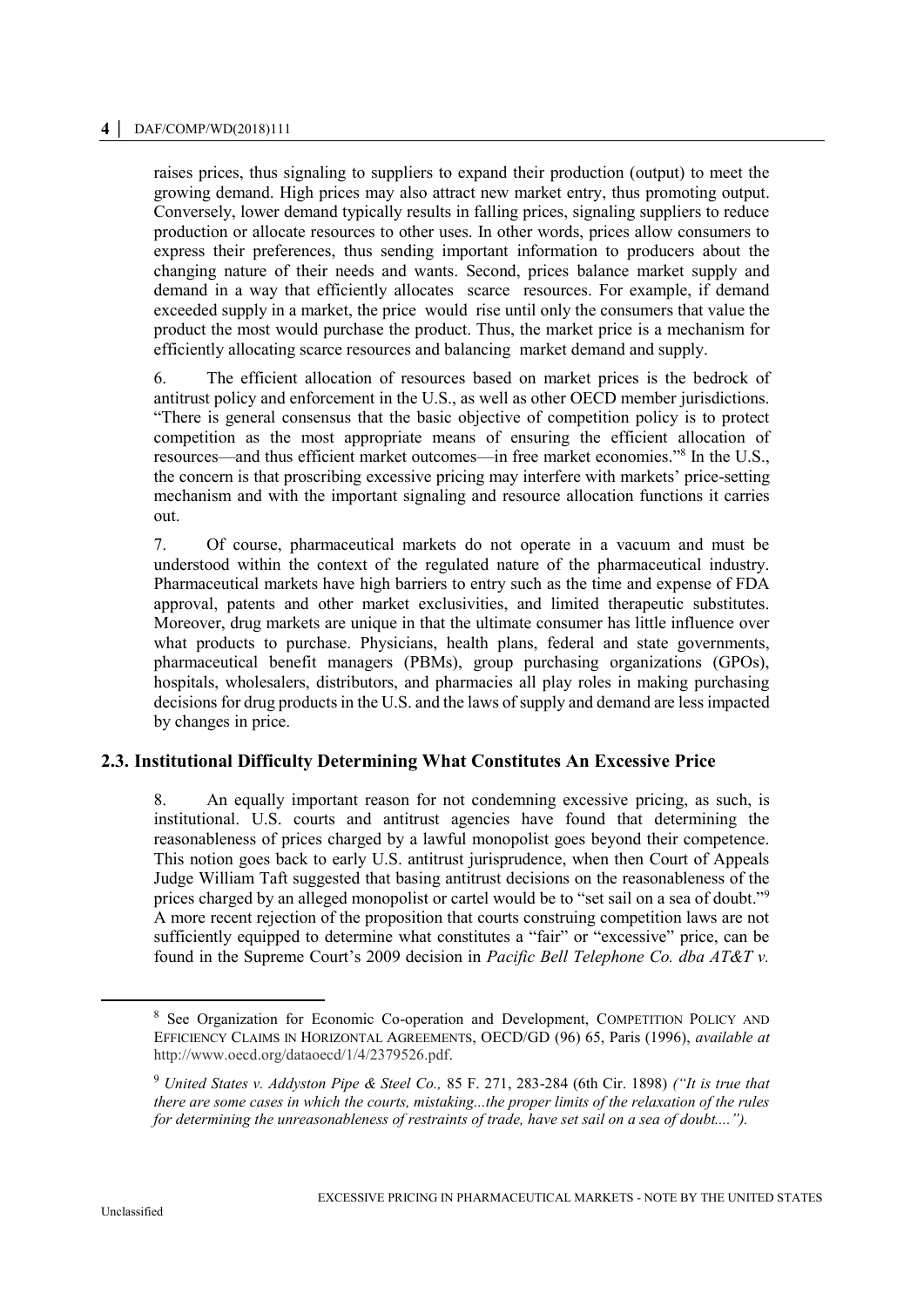*linkLine Communications, Inc.<sup>10</sup>* In that case, which involved what is called a "price-cost squeeze" or "margin squeeze," the plaintiffs offered high-speed DSL Internet service. The U.S. Federal Communications Commission's regulations required AT&T to provide interconnection service to competing DSL providers, such as linkLine. Plaintiffs alleged that AT&T squeezed their profit margins by charging a high wholesale price for DSL transport and a low retail price for DSL service.

9. Earlier trial court decisions suggested that a vertically integrated monopolist, such as AT&T, should be required to leave a "fair" or "adequate" margin between the wholesale price and the retail price, and that failure to do so could be viewed as illegal exclusionary conduct.<sup>11</sup> Dismissing the price squeeze claims, the U.S. Supreme Court, quoting an earlier opinion by Justice Breyer, asked rhetorically:

*"[H]ow is a judge or jury to determine a 'fair price?' Is it the price charged by other suppliers of the primary product? None exist. Is it the price that competition 'would have set' were the primary level not monopolized? How can the court determine this price without examining costs and demands, indeed without acting like a rate-setting regulatory agency, the rate-setting proceedings of which often* last for several years? Further, how is the court to decide the proper size of the *price 'gap?' Must it be large enough for all independent competing firms to make a 'living profit,' no matter how inefficient they may be? . . . And how should the court respond when costs or demands change over time, as they inevitably will?"<sup>12</sup>*

10. The Court instead ruled that liability for such conduct is based on the liability standard for predatory pricing.

11. Antitrust agency officials have similarly expressed skepticism as to their agencies' ability to determine which prices constitute excessive prices. For example, former FTC General Counsel, William Blumenthal, has noted that:

*"[I]n cautioning against even limited intervention by competition agencies against high prices, I am focusing…principally on considerations of institutional design…. Simply put, we need to question whether competition agencies have the competence to engage in classical price-and-profits public-utility-style regulation."<sup>13</sup>*

12. The challenge in determining what price constitutes an excessive price means that it is inherently difficult to set up an accurate excessive pricing antitrust enforcement standard that will guide agencies both as to when to intervene and, if intervening, how to devise a remedy to ensure that price.

<sup>10</sup> *Pacific Bell Telephone Co. v. linkLine Communications, Inc.*, 555 U.S. 438 (2009).

<sup>11</sup> *Pacific Bell*, 129 S. Ct. at 1121, (citing *Town of Concord v. Boston Edison Co*., 915

F.2d 17, 23-25 (1st Cir. 1990)); *United States v. Aluminum Co. of America,* 148 F.2d at 437-438.

<sup>12</sup> *Pacific Bell* 129 S. Ct. at 1121, quoting *Town of Concord v. Boston Edison Co*., 915 F.2d at 25.

<sup>&</sup>lt;sup>13</sup> William Blumenthal, FTC General Counsel, DISCUSSANT COMMENTS ON EXPLOITATIVE ABUSES UNDER ARTICLE 82 EC, Remarks before the European University Institute Twelfth Annual Competition Law and Policy Workshop: "A Reformed Approach to Article 82 EC" (June 9, 2007), *available at* [http://www.ftc.gov/speeches/blumenthal/070731florence.pdf.](http://www.ftc.gov/speeches/blumenthal/070731florence.pdf)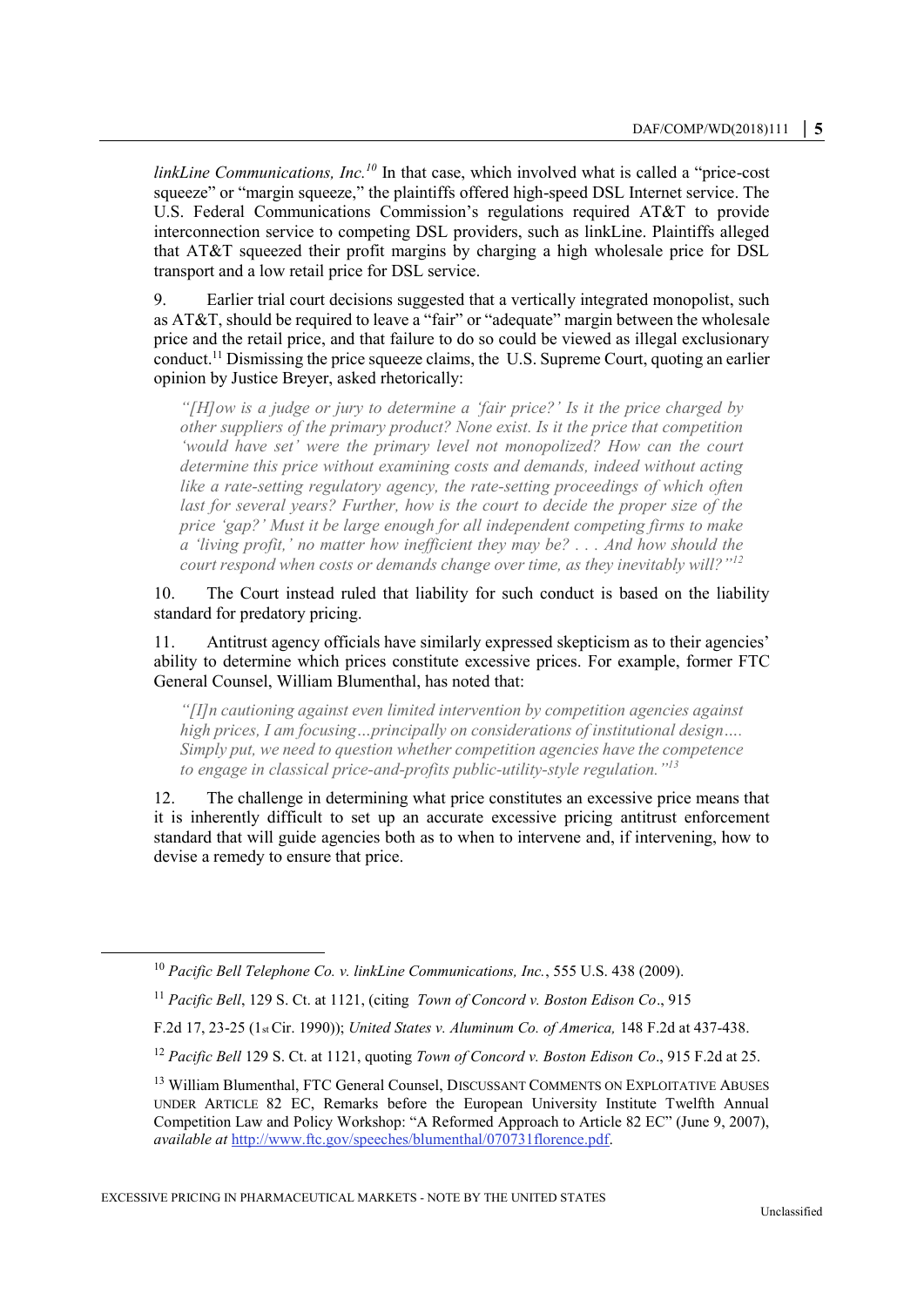## **2.4. Difficulty Crafting an Antitrust Remedy for Excessive Pricing**

13. If excessive pricing were an antitrust violation, the Agencies would need not only a procedure for determining what constitutes an excessive price to formulate an accurate enforcement standard – a similar procedure would also be necessary for crafting an appropriate remedy. The Agencies are ill-equipped to enforce compliance with a pricing mechanism over time divorced from free market competition. For example, the theoretical "best" price for society in a market with competing firms balances the consumer benefits of lower prices against the need to provide firms with incentives to invest and enter the market. These prices generally depend on cost and demand factors that are difficult to gauge. Absent evidence of harm to the competitive process, one cannot be certain that the prices that arise from the competitive process would exceed the theoretical "best" prices. Therefore, actions that antitrust enforcers might take to cap prices may discourage entry and investment and ultimately harm consumers.

# **3. Drug Price Spikes May be Indicative of Market Disruptions Other Than Antitrust Violations**

14. The Agencies' experience in analyzing competition in pharmaceutical markets shows that market factors other than anticompetitive conduct may explain why drug prices rise in some markets. A few such factors are discussed below.

## **3.1. Drug Shortages**

15. Drug shortages, whether caused by manufacturing problems, supply disruptions, spikes in demand, or suspended production, frequently lead to price increases.<sup>14</sup> According to the FDA:

*a major reason for these shortages has been quality/manufacturing issues. However there have been other reasons such as production delays at the manufacturer and delays companies have experienced receiving raw materials and components from suppliers. Discontinuations are another factor contributing to shortages. FDA can't require a firm to keep making a drug it wants to discontinue. Sometimes these older drugs are discontinued by companies in favor of newer,* 

<sup>&</sup>lt;sup>14</sup> When drug shortages occur, drug prices typically increase. In early 2012, the FTC's Office of Policy Planning and Bureau of Competition staff reviewed FTC merger investigations since 2000 and identified three mergers that involved drugs on the FDA's shortage list. In all three matters, the FTC maintained competition for the drugs by requiring divestiture to another pharmaceutical company. In the Wyeth/Baxter merger, the drug propofol, used to relax patients before and during general anesthesia for surgery, was divested as a part of a consent order on December 20, 2002. When Teva acquired Ivax, the drug leuprolide injection, a man-made hormone used to treat various conditions, including anemia, cancer, and pain, was divested as a part of a consent order on January 23, 2006. And in the merger of Hospira and Mayne, the drug nalbuphine, a treatment for severe pain, was divested as a part of a consent order on January 18, 2007. Since the 2012 review, additional merger investigations have maintained competition for additional drugs on the FDA's shortage list. In the Watson/Actavis merger, generic Adderall XR, a treatment for attention deficit hyperactivity disorder, was divested as part of a consent order on December 14, 2012. And in the Mylan/Agila merger, four drugs were divested as part of a consent order on October 3, 2013.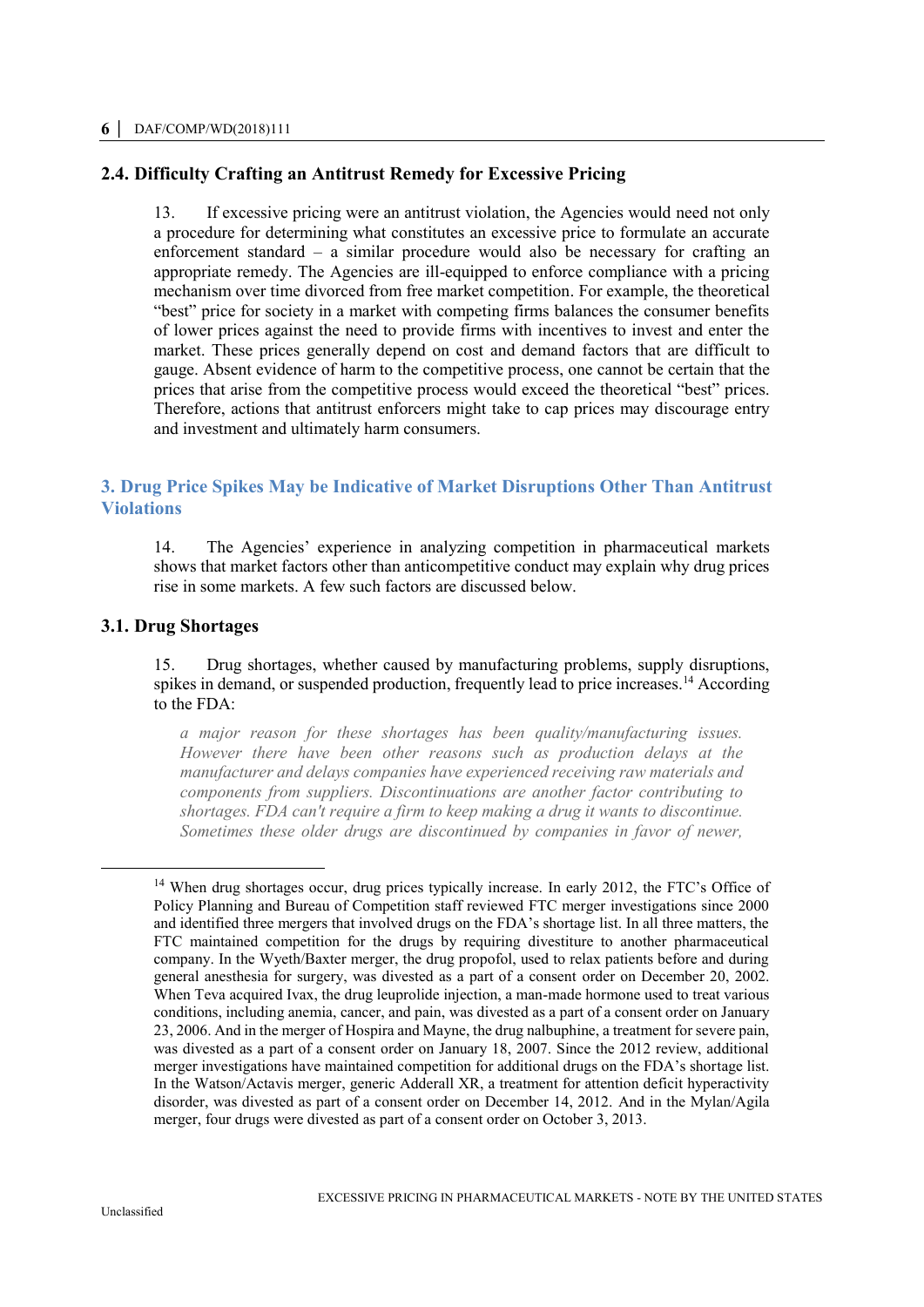*more profitable drugs. With fewer firms making older sterile injectable drugs, there are a limited number of production lines that can make these drugs. The raw material suppliers the firms use are also limited in the amount they can make due to capacity issues at their facilities. This small number of manufacturers and limited production capacity for older sterile injectables, combined with the long lead times and complexity of the manufacturing process for injectable drugs, results in these drugs being vulnerable to shortage. When one company has a problem or discontinues, it is difficult for the remaining firms to increase production quickly and a shortage occurs.<sup>15</sup>*

## **3.2. Regulatory Factors**

 $\overline{a}$ 

16. Quality control issues and safety-related recalls may also lead to drug price hikes. The time and money required by the FDA approval process, as well as FDA regulatory changes that can require facilities to shut down for some time, all may contribute to increasing a drug's price. Finally, exercise of previously unexploited but legitimate sources of market power such as patents or FDA-granted exclusivities may drive up drug prices.

## **3.3. Unilateral Conduct Other Than Antitrust Violation**

17. Price spikes may also occur when a market participant engages in conduct that disrupts drug markets, but does not rise to the level of an antitrust violation. Examples of unilateral conduct resulting in market disruptions, but not necessarily creating anticompetitive concerns, include accidental misclassification of a drug, such as labeling a generic drug a brand, resulting in overcharge. Another example is non-collusive parallel conduct that lessens competition, such as a situation where separate manufacturers of a drug independently decide to increase prices or decrease production.

## **4. Antitrust Enforcement Supports Lower Drug Costs By Prohibiting Conduct that Unlawfully Restrains Competition**

18. Prices lawfully set by market participants, no matter how high, generally do not raise antitrust concerns among U.S. enforcers. However, high prices may be a result of conduct that violates the antitrust laws. In such cases, the remedy prescribed to correct the underlying antitrust violation may also lower the price. The U.S. approach to antitrust enforcement targets conduct that has the potential to create anticompetitive effects. One indicator of such potential anticompetitive effects is an excessively high price. Thus, although charging a high price does not violate U.S. antitrust law in and of itself, the existence of a high price can be an important element in proving an antitrust violation.

19. The Agencies have brought a number of enforcement actions and filed amicus briefs in cases addressing unlawful conduct that harms competition and keeps drug prices artificially high.<sup>16</sup> A few examples of these enforcement actions and amicus filings are described briefly below.

<sup>15</sup> <https://www.fda.gov/Drugs/DrugSafety/DrugShortages/ucm050796.htm#q4>

<sup>&</sup>lt;sup>16</sup>See Overview of FTC Actions in Pharmaceutical Products and Distribution, August 2018, for an ongoing compilation of antitrust enforcement actions undertaken by the FTC in the pharmaceutical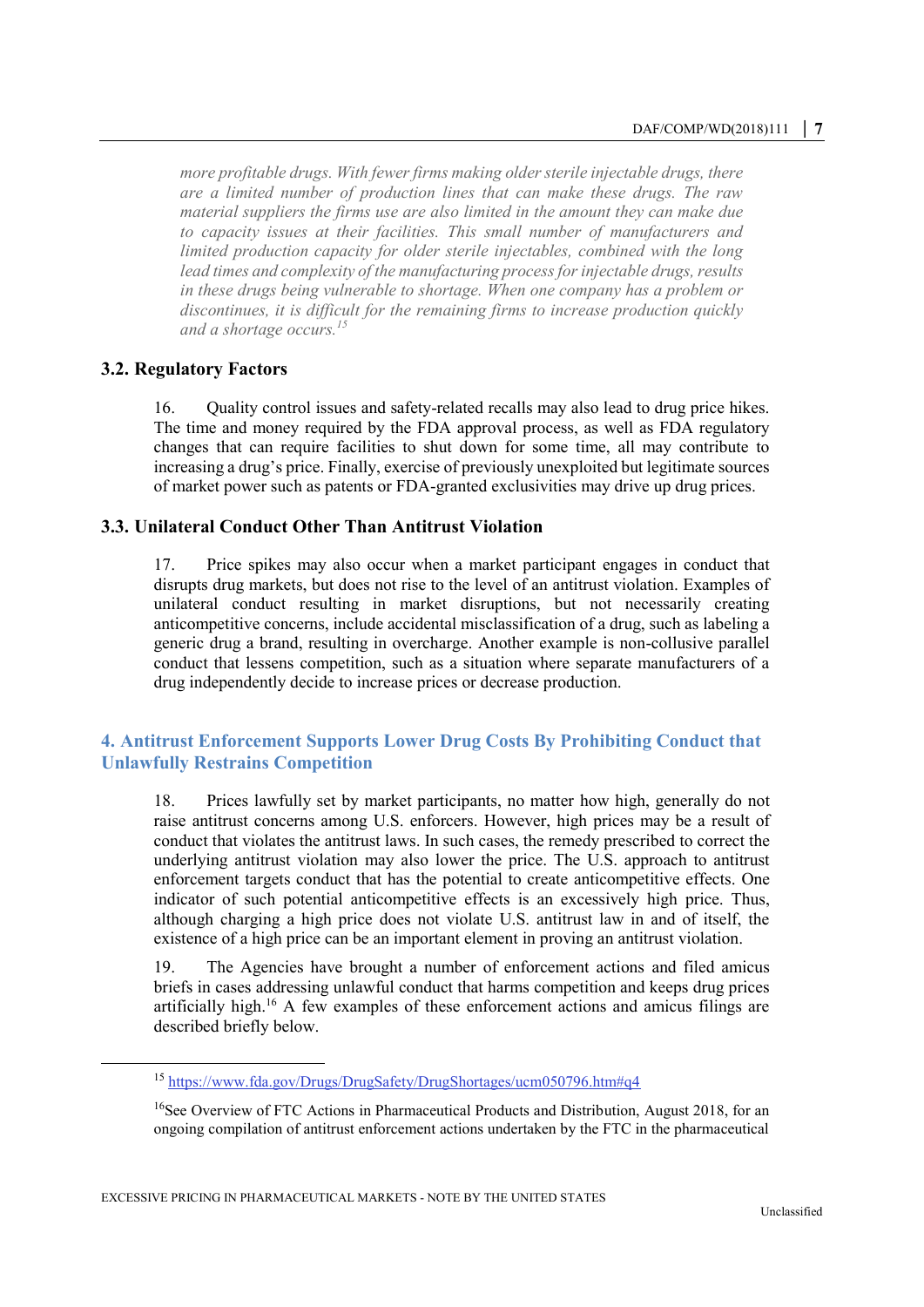## **4.1. Price Fixing and Market Allocation**

20. Agreements among competitors to fix prices are *per se* illegal whether the agreedto price is higher or lower than would otherwise prevail in a market without such restraints. In December 2016, DOJ obtained guilty pleas from two executives for conspiracies related to price fixing, bid rigging, and customer allocation of generic pharmaceuticals doxycycline hyclate delayed release and glyburide. Also in December 2016, several states filed a civil lawsuit in federal court against six of the largest generic drug producers, alleging that they conspired to fix prices, divide markets, and rig bids for doxycycline and glyburide. Since then, the suit has expanded. Plaintiffs now include 48 states, the District of Columbia, and the Commonwealth of Puerto Rico with allegations against 18 companies and involving 15 drugs, and has been consolidated with pending private lawsuits in multidistrict litigation in the Eastern District of Pennsylvania. 17

## **4.2. Reverse Payment Patent Settlements**

21. The FTC has challenged a number of reverse payment agreements (also known as "exclusion payment" or "pay-for-delay" agreements). Such agreements entail settlements of patent litigation in which the branded drug firm pays its potential generic competitor to abandon a patent challenge and delay entering the market with a lower cost, generic product. Branded manufacturers have used such agreements to buy more protection from competition than their patent rights provide, at the expense of competition and consumers. As the Supreme Court explained in *FTC v. Actavis*, "There is reason for concern that settlements taking this form tend to have significant adverse effects on competition."<sup>18</sup> The core concern with agreements such as these—what the Court termed "the relevant anticompetitive harm"—is that they will allow the branded drug firm to "prevent the risk of competition" by sharing its monopoly profits, which are preserved by the agreement, with the prospective generic entrant.<sup>19</sup> The FTC has several pending cases involving allegations of anticompetitive reverse payment agreements.<sup>20</sup>

#### **4.3. Abuse of Government Processes**

22. The FTC has also challenged unilateral conduct by branded manufacturers to illegally maintain a monopoly position through abuse of governmental processes, such as sham litigation, repetitive regulatory filings, or misuse of restricted drug distribution

<sup>19</sup> *Id.* at 2236.

industry. [https://www.ftc.gov/system/files/attachments/competition-policy](https://www.ftc.gov/system/files/attachments/competition-policy-guidance/overview_pharma_august_2018.pdf)[guidance/overview\\_pharma\\_august\\_2018.pdf](https://www.ftc.gov/system/files/attachments/competition-policy-guidance/overview_pharma_august_2018.pdf)

<sup>17</sup> *In Re: Generic Pharms. Pricing Antitrust Litig.,* 2:16-md-02724.

<sup>18</sup> *Federal Trade Commission v. Actavis, Inc*., 570 U.S. 756 (2013).

<sup>20</sup> *Federal Trade Commission, et al. v. Watson Pharmaceuticals, Inc., et al.*, (Generic Androgel), Case No. CV-09-00598 (C.D. Cal.), FTC File No. 0710060 (complaint filed January 27, 2009) (transferred to N.D. Ga. April 2009). *In re Androgel Antitrust Litigation (No. II)*, MDL Docket No. 2084 (All Cases), 1:09-MD-2084-TWT, 677 F.3d 1298 (11th Cir. 2012) (affirming lower court's order granting motions to dismiss complaints), [https://www.ftc.gov/enforcement/cases](https://www.ftc.gov/enforcement/cases-proceedings/071-0060/watson-pharmaceuticals-inc-et-al)[proceedings/071-0060/watson-pharmaceuticals-inc-et-al](https://www.ftc.gov/enforcement/cases-proceedings/071-0060/watson-pharmaceuticals-inc-et-al)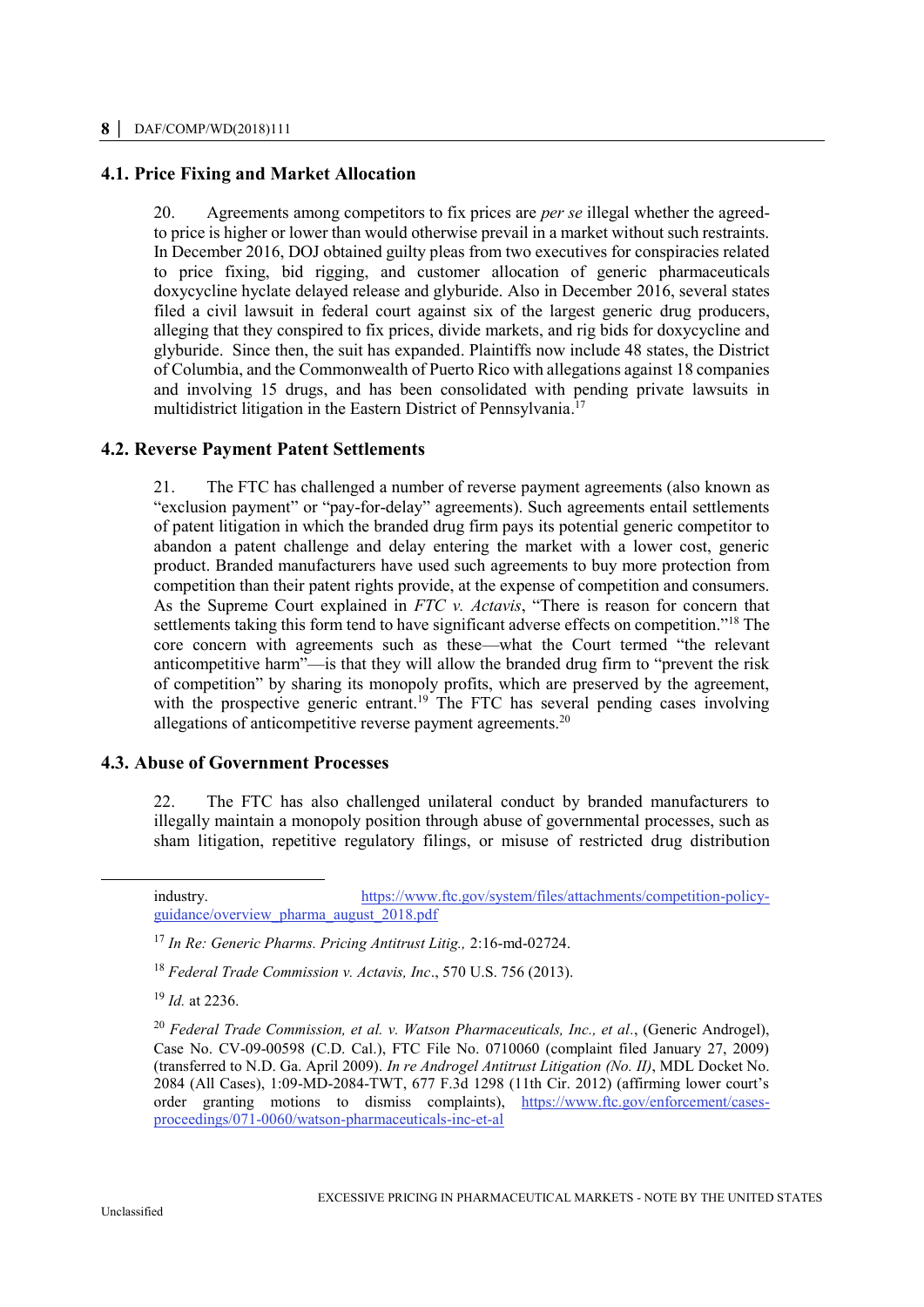programs, such as Risk Evaluation and Mitigation Strategies (REMS). For instance, in *Federal Trade Commission v. AbbVie Inc*., charged several major pharmaceutical companies with illegally blocking consumers' access to lower-cost versions of the blockbuster drug AndroGel, a brand-name testosterone replacement therapy for men with low testosterone. The complaint alleged that the AbbVie Defendants (AbbVie Inc., Unimed Pharmaceuticals, LLC (now a wholly-owned subsidiary of AbbVie), and Abbott Laboratories) and Besins Healthcare Inc., filed baseless patent infringement lawsuits against potential generic competitors Teva Pharmaceuticals USA, Inc. and Perrigo to unlawfully maintain and extend their monopoly power in the supply of AndroGel by delaying the introduction of lower-priced versions of the drug. Under federal law, these lawsuits triggered an automatic 30-month stay of the FDA's authority to approve the generic competitors' applications to market their testosterone gel products, regardless of the merits of the infringement claims. The complaint further alleged that while the lawsuits were pending, the AbbVie Defendants entered into an anticompetitive settlement agreement with Teva to further delay generic drug competition. According to the complaint, Teva concluded that it would be better off sharing in the AbbVie Defendants' monopoly profits from the sale of AndroGel than by competing. Thus, Teva settled the baseless infringement lawsuit by entering an agreement with the AbbVie Defendants to delay launching its alternative to AndroGel. In return, the AbbVie Defendants paid Teva in the form of a highly profitable authorized generic deal for another product, executed on the same day as the AndroGel patent litigation settlement. In May 2015, the district court dismissed claims that the patent settlement agreement with Teva was an anticompetitive reverse payment. The FTC is appealing that decision.

23. On September 15, 2017, the district court awarded partial summary judgment to the FTC, ruling that the patent infringement lawsuits filed by the AbbVie Defendants and Besins were objectively baseless. In February 2018, the FTC tried its case in the court on the remaining issues: (1) whether the AbbVie Defendants and Besins used their objectively baseless lawsuits as anticompetitive weapons; (2) whether they had market power; and (3) the appropriate relief, if any.

24. On June 29, 2018, the court found in the FTC's favor and held that the AbbVie Defendants and Besins violated Section 5(a) of the FTC Act. The court held that the FTC established that Defendants illegally and willfully maintained their monopoly power through the filing of sham litigation. The sham litigation delayed the entry of generic AndroGel to the detriment of consumers. The court awarded equitable monetary relief of \$448 million to be refunded to consumers and also awarded \$46 million in prejudgment interest. The parties have appealed the decision.

25. In another case, Federal Trade Commission v. Shire ViroPharma Inc.,<sup>22</sup> the FTC alleged that Shire ViroPharma Inc. (ViroPharma) abused government processes to delay generic competition to its branded Vancocin Capsules. Vancocin Capsules are used to treat a potentially life-threatening gastrointestinal infection. Specifically, the complaint alleged that ViroPharma waged a campaign of serial, repetitive, and unsupported filings with the

<sup>21</sup> *Federal Trade Commission v. AbbVie Inc., et al*., Case No. 2:14-cv-051510-HB, FTC File No. 121-0028 (complaint filed seeking a permanent injunction and other equitable relief on September 8, 2014)[, https://www.ftc.gov/enforcement/cases-proceedings/121-0028/abbvie-inc-et-al.](https://www.ftc.gov/enforcement/cases-proceedings/121-0028/abbvie-inc-et-al)

<sup>22</sup>*Federal Trade Commission v. Shire ViroPharma Inc.*, Civil Action No. 1:17-cv-00131-RGA (D. Del.), FTC File No. 1210062 (complaint filed February 7, 2017), [https://www.ftc.gov/enforcement/cases-proceedings/121-0062/shire-viropharma.](https://www.ftc.gov/enforcement/cases-proceedings/121-0062/shire-viropharma)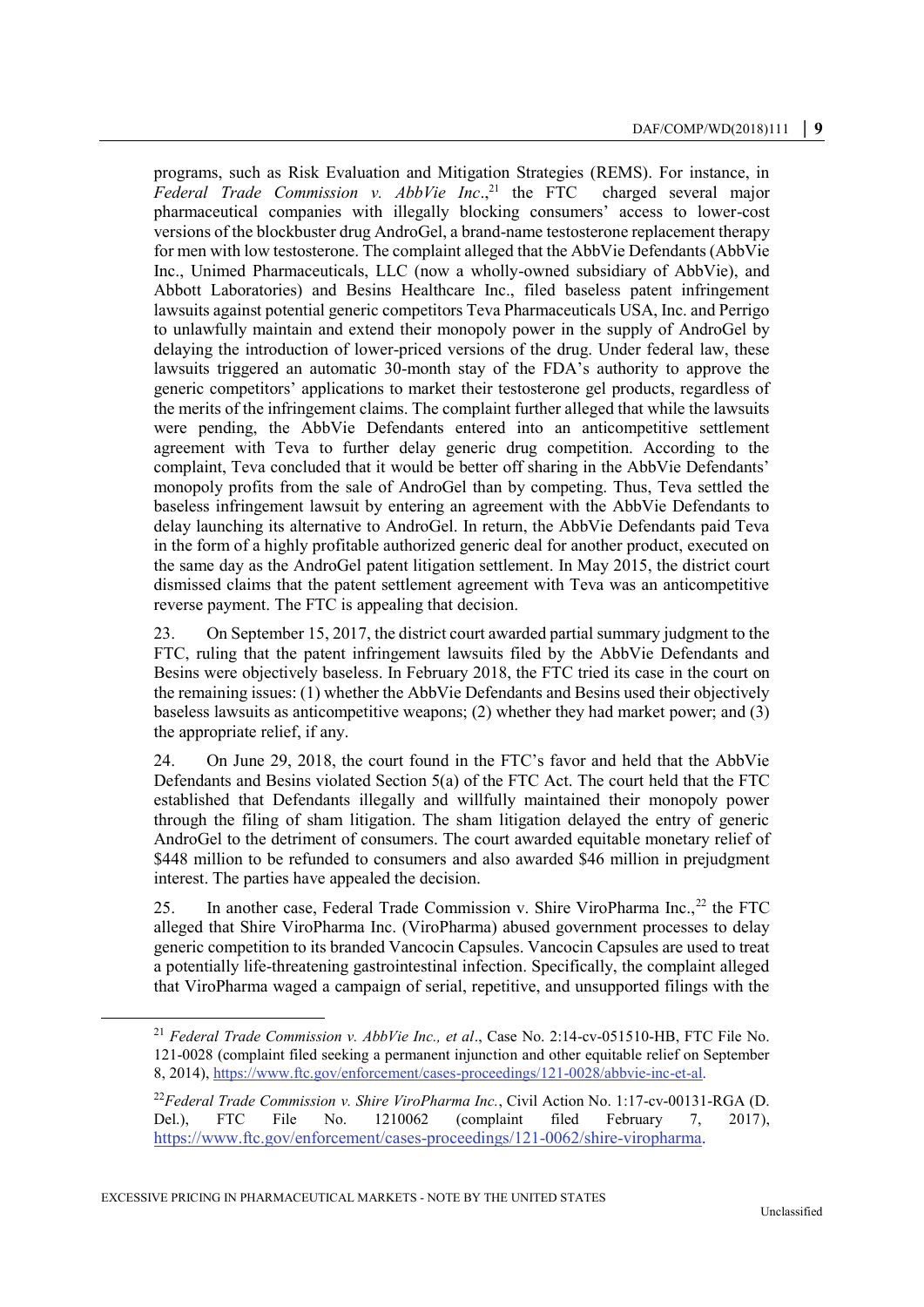FDA and the courts to delay the FDA's approval of generic Vancocin Capsules. ViroPharma submitted 43 filings with the FDA and filed three lawsuits against the FDA between 2006 and 2012. According to the complaint, ViroPharma's filings lacked supporting clinical data, which ViroPharma understood it needed to have any chance of persuading the FDA for approval. ViroPharma also allegedly knew that its petitioning was obstructing and delaying the FDA's approval of generic Vancocin Capsules. The Commission sought a court order permanently prohibiting ViroPharma from submitting repetitive and baseless filings with the FDA and the courts, and from similar and related conduct as well as any other necessary equitable relief, including restitution and disgorgement. On March 20, 2018, the district court dismissed the FTC's complaint for failure to sufficiently allege that ViroPharma "is violating or about to violate" the law under Section 13(b) of the FTC Act. The FTC appealed the ruling to the Third Circuit Court of Appeals on June 19, 2018.

26. In some instances, generic firms have encountered difficulty in obtaining drug samples from branded manufacturers. To receive approval from the FDA, generic firms are required to conduct bioequivalence testing to demonstrate that a generic formulation is therapeutically equivalent to the brand drug. This testing process requires a limited amount of the brand product. Certain brand drugs are subject to distribution restrictions that can be used to prevent generic firms from obtaining samples of the brand product for testing purposes. In many instances, these restricted distribution programs are implemented as part of FDA-mandated risk management programs known as Risk Evaluation and Mitigation Strategies (REMS). When Congress authorized the FDA to require REMS programs, it directed that the FDA was not to use such programs to block or delay approval of generic drug products.

27. The FTC filed an amicus brief in a pending private suit, Mylan Pharmaceuticals, Inc. v. Celgene Corporation. Without taking a position on the factual merits of the case, the Commission's brief explained that Mylan's antitrust claims are not barred as a matter of law.<sup>23</sup> This case involves allegations that Celgene prevented Mylan from offering competing generic versions of Celgene's brand drug products, Thalomid and Revlimid, by precluding it from obtaining samples of those drugs to perform necessary testing even though the FDA had determined that Mylan's testing protocols for the proposed generics were sufficient. Both drugs treat several forms of cancer, as well as other serious conditions. In this private antitrust action, Mylan alleged that Celgene stalled Mylan's efforts to obtain samples of the drugs by imposing voluminous and unnecessary requests for information, requests that were a pretext to allow Celgene to delay providing samples with an intention of foreclosing potential competition. Defendant Celgene sought dismissal of the case. Celgene argued that, as a matter of law, a private firm is ordinarily free to choose with whom to do business and that vertical agreements, such as the ones between a manufacturer and its distributors, rarely raise antitrust concerns.

28. The FTC brief described how Mylan's allegations in this case fit within established Supreme Court precedent holding that a monopolist's refusal to sell products to its potential competitors may, under certain circumstances, violate Section 2 of the Sherman Act. It also explained that a distribution agreement between a brand drug manufacturer and its distributors may violate Section 1 of the Sherman Act, and that under established law a

<sup>23</sup> *Mylan Pharmaceuticals v. Celgene Corp*,, Case No. 2:14-CV-2094-ES-MAH (D. N.J. June 17, 2014)[,https://www.ftc.gov/system/files/documents/amicus\\_briefs/mylan-pharmaceuticals](https://www.ftc.gov/system/files/documents/amicus_briefs/mylan-pharmaceuticals-inc.v.celgene-corporation/140617celgeneamicusbrief.pdf)[inc.v.celgene-corporation/140617celgeneamicusbrief.pdf.](https://www.ftc.gov/system/files/documents/amicus_briefs/mylan-pharmaceuticals-inc.v.celgene-corporation/140617celgeneamicusbrief.pdf)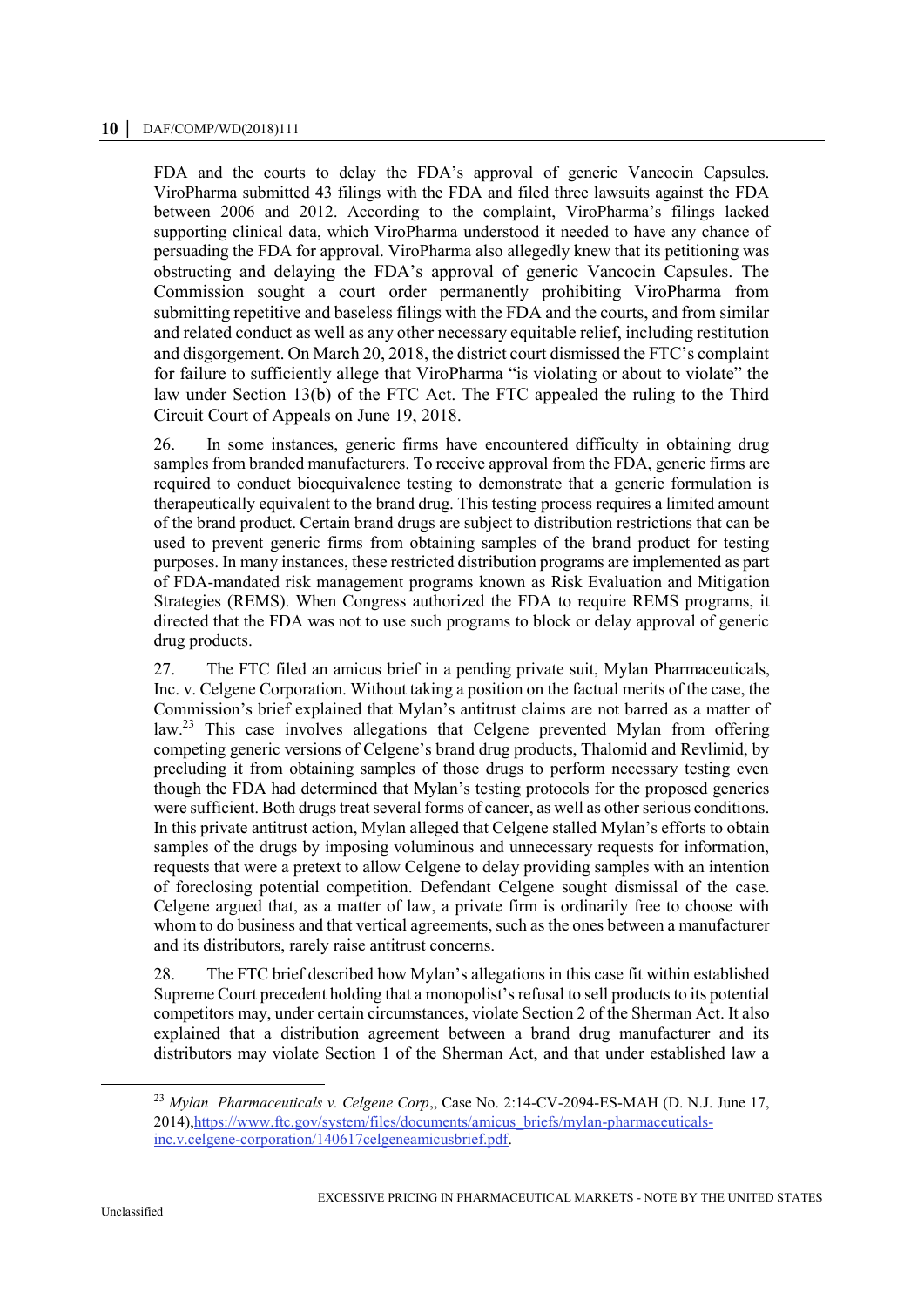brand name drug manufacturer's patents do not reach activities undertaken in connection with bioequivalence testing.

## **5. Market Research, Competition Policy, and Advocacy Initiatives**

29. The FTC uses research and market reports to protect and promote competition in the pharmaceutical industry by advocating for regulatory policies that encourage more competition. For example, the current U.S. pharmaceutical distribution system at the pharmacy level was significantly influenced by a January 1979 FTC Report entitled Drug Product Selection.<sup>24</sup>

30. In 1985, staff of the FTC's Bureau of Economics found that generic substitution on eligible prescriptions rose after the passage of generic substitution laws, and that generic substitution reduced consumer expenditures.<sup>25</sup> The Commission also concluded that the 1984 Hatch-Waxman Amendments to the Federal Food, Drug, and Cosmetic Act increased generic drug entry,<sup>26</sup> but that two provisions governing generic drug approval prior to the brand drug's patent expiration (the 180-day generic exclusivity and the 30-month stay of generic approval provisions) were susceptible to anticompetitive strategies.<sup>27</sup>

31. In July 2002, the FTC issued a report summarizing a lengthy study of allegedly anticompetitive agreements between brand and generic drug companies that took advantage of one or the other of the two provisions,<sup>28</sup> and advocated strongly for the elimination of the multiple 30-month stays blocking generic entry that branded drug companies were obtaining by filing multiple patents on a single drug. In 2003, Congress amended the Medicare Modernization Act and eliminated the loophole.

32. In July 2004, following 27 days of hearings, an FTC workshop, and independent research, the FTC and the Antitrust Division issued a report examining competition issues in health care, including markets relating to prescription drugs. This report included a

<sup>25</sup> *Id.*

<sup>&</sup>lt;sup>24</sup> The Report concluded that state anti-substitution laws that prohibit pharmacists from dispensing a lower-cost generic drug for a prescription written for a brand name unduly restricted price competition for multisource prescription drugs and imposed unwarranted costs on consumers. The Report further advised that the repeal of anti-substitution laws would produce significant consumer benefits without compromising the quality of health care. The Report proposed that states facilitate pharmacists' selection of drug products therapeutically equivalent to, but less expensive than products prescribed by brand name by adopting a model statute, the Model Drug Product Selection<br>Act. FTC, Drug Product Selection Report January 1979, *available at* Act. FTC, Drug Product Selection Report January 1979, *available at* [http://www.bookprep.com/book/mdp.39015008517792.](http://www.bookprep.com/book/mdp.39015008517792) Five years later, all states had enacted laws allowing pharmacists, when filling a prescription for a specific branded drug, to dispense an equivalent generic version unless the prescribing physician instructs otherwise.

<sup>26</sup> For a more in-depth description of the Hatch-Waxman Act, *see generally* [http://www.fda.gov/newsevents/testimony/ucm115033.htm.](http://www.fda.gov/newsevents/testimony/ucm115033.htm)

<sup>&</sup>lt;sup>27</sup> Alison Masson and Robert L. Steiner, Federal Trade Commission, "Generic Substitution and Prescription Drug Prices: Economic Effects of Drug Product Selection Laws" (Oct. 1985*), available at* [http://www.ftc.gov/reports/generic-substitution-prescription-drug-prices-economic-effects-state](http://www.ftc.gov/reports/generic-substitution-prescription-drug-prices-economic-effects-state-drug-product-selection)[drug-product-selection.](http://www.ftc.gov/reports/generic-substitution-prescription-drug-prices-economic-effects-state-drug-product-selection) 

<sup>28</sup> [https://www.ftc.gov/reports/generic-drug-entry-prior-patent-expiration-ftc-study.](https://www.ftc.gov/reports/generic-drug-entry-prior-patent-expiration-ftc-study)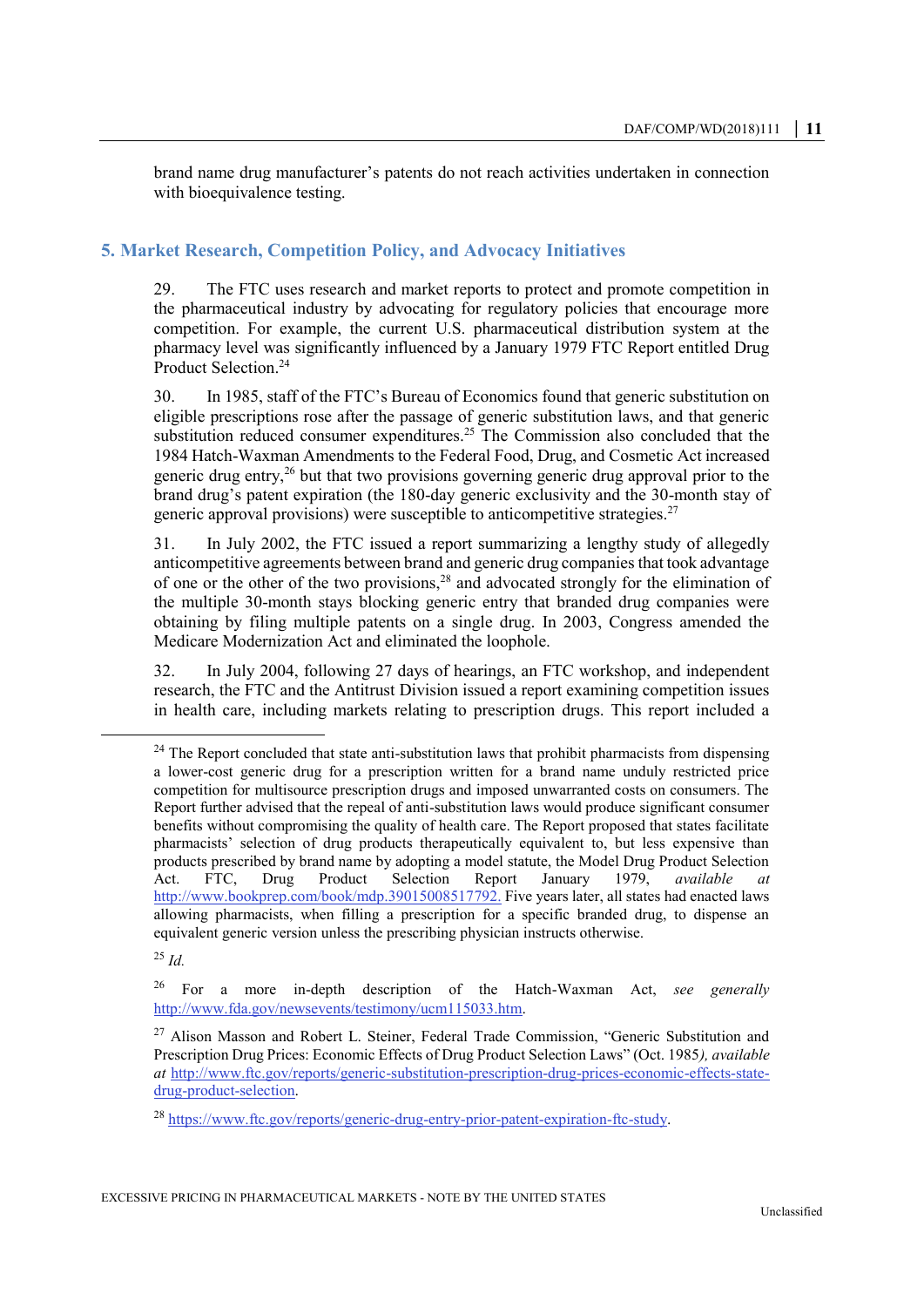#### **12 │** DAF/COMP/WD(2018)111

number of recommendations for private payors, governments, and providers to lower costs, improve quality, and enhance innovation in health care markets.<sup>29</sup>

33. The extremely high prices of many biologic medicines is cause for concern as more patients are treated with these critical therapies. The FTC examined potential competition issues presented by expected entry of follow-on biologics, anticipated to be lower priced than the innovator products, in a roundtable workshop on November 21, 2008,  $30$  and in an FTC report in June 2009.<sup>31</sup> The FTC conducted a public workshop on February 4, 2014, entitled Follow-On Biologics: Impact of Recent Legislative and Regulatory Naming Proposals on Competition. The purpose of the workshop and subsequent study was to collect additional and updated information concerning the expected entry of biosimilars and interchangeable biologics into the pharmaceutical distribution chain and how certain legislative proposals and naming conventions may affect follow-on biologics competition.<sup>32</sup>

# **6. Working with Pharmaceutical Industry Regulators to Promote Competition and Lower Drug Prices**

34. Productive working relationships with industry regulators, such as Health and Human Services (HHS) and the U.S. Food & Drug Administration (FDA), are increasingly important as the Agencies strive to improve access to affordable drugs. Working together, the U.S. health care regulators and antitrust enforcers are formulating policy and implementing strategies to increase competition, promote innovation, and lower drug costs.

# **6.1. U.S. Department of Health and Human Services Blueprint to Lower Drug Prices and Reduce Out-of-Pocket Costs**

35. In May 2018, President Donald Trump and HHS Secretary Alex Azar released the American Patients First blueprint, a comprehensive plan to bring down prescription drug prices and out-of-pocket costs.<sup>33</sup> The four strategies contemplated in the blueprint are:  $(1)$ increased competition; (2) better negotiation; (3) incentives for lower list prices; (4) and

<sup>29</sup> Improving Health Care: A Dose of Competition, *available at* [http://www.ftc.gov/reports/improving-health-care-dose-competition-report-federal-trade](http://www.ftc.gov/reports/improving-health-care-dose-competition-report-federal-trade-commission-department-justice)[commission-department-justice.](http://www.ftc.gov/reports/improving-health-care-dose-competition-report-federal-trade-commission-department-justice) 

<sup>30</sup> [November 2008 Roundtable: Competition Issues Involving Follow-on Biologic Drugs,](http://www.ftc.gov/news-events/events-calendar/2008/11/emerging-health-care-competition-and-consumer-issues) *available at* [http://www.ftc.gov/news-events/events-calendar/2008/11/emerging-health-care-competition](http://www.ftc.gov/news-events/events-calendar/2008/11/emerging-health-care-competition-and-consumer-issues)[and-consumer-issues.](http://www.ftc.gov/news-events/events-calendar/2008/11/emerging-health-care-competition-and-consumer-issues)

<sup>31</sup> [Emerging Health Care Issues: Follow-on Biologic Drug Competition,](http://www.ftc.gov/os/2009/06/P083901biologicsreport.pdf) *available at* [http://www.ftc.gov/reports/emerging-health-care-issues-follow-biologic-drug-competition-federal](http://www.ftc.gov/reports/emerging-health-care-issues-follow-biologic-drug-competition-federal-trade-commission-report)[trade-commission-report.](http://www.ftc.gov/reports/emerging-health-care-issues-follow-biologic-drug-competition-federal-trade-commission-report)

<sup>&</sup>lt;sup>32</sup> Notice of December 10, 2013 Workshop to Explore Competition Issues Involving Biologic Medicines and Follow-On Biologics; Request for Comments, *available at* [http://www.ftc.gov/policy/federal-register-notices/public-workshop-follow-biologics-impact](http://www.ftc.gov/policy/federal-register-notices/public-workshop-follow-biologics-impact-recent-legislative)[recent-legislative;](http://www.ftc.gov/policy/federal-register-notices/public-workshop-follow-biologics-impact-recent-legislative) [https://www.ftc.gov/sites/default/files/documents/public\\_statements/emerging](https://www.ftc.gov/sites/default/files/documents/public_statements/emerging-health-care-issues-follow-biologic-drug-competition/090611fobtestimony.pdf)[health-care-issues-follow-biologic-drug-competition/090611fobtestimony.pdf.](https://www.ftc.gov/sites/default/files/documents/public_statements/emerging-health-care-issues-follow-biologic-drug-competition/090611fobtestimony.pdf)

<sup>33</sup> [https://www.hhs.gov/sites/default/files/AmericanPatientsFirst.pdf.](https://www.hhs.gov/sites/default/files/AmericanPatientsFirst.pdf)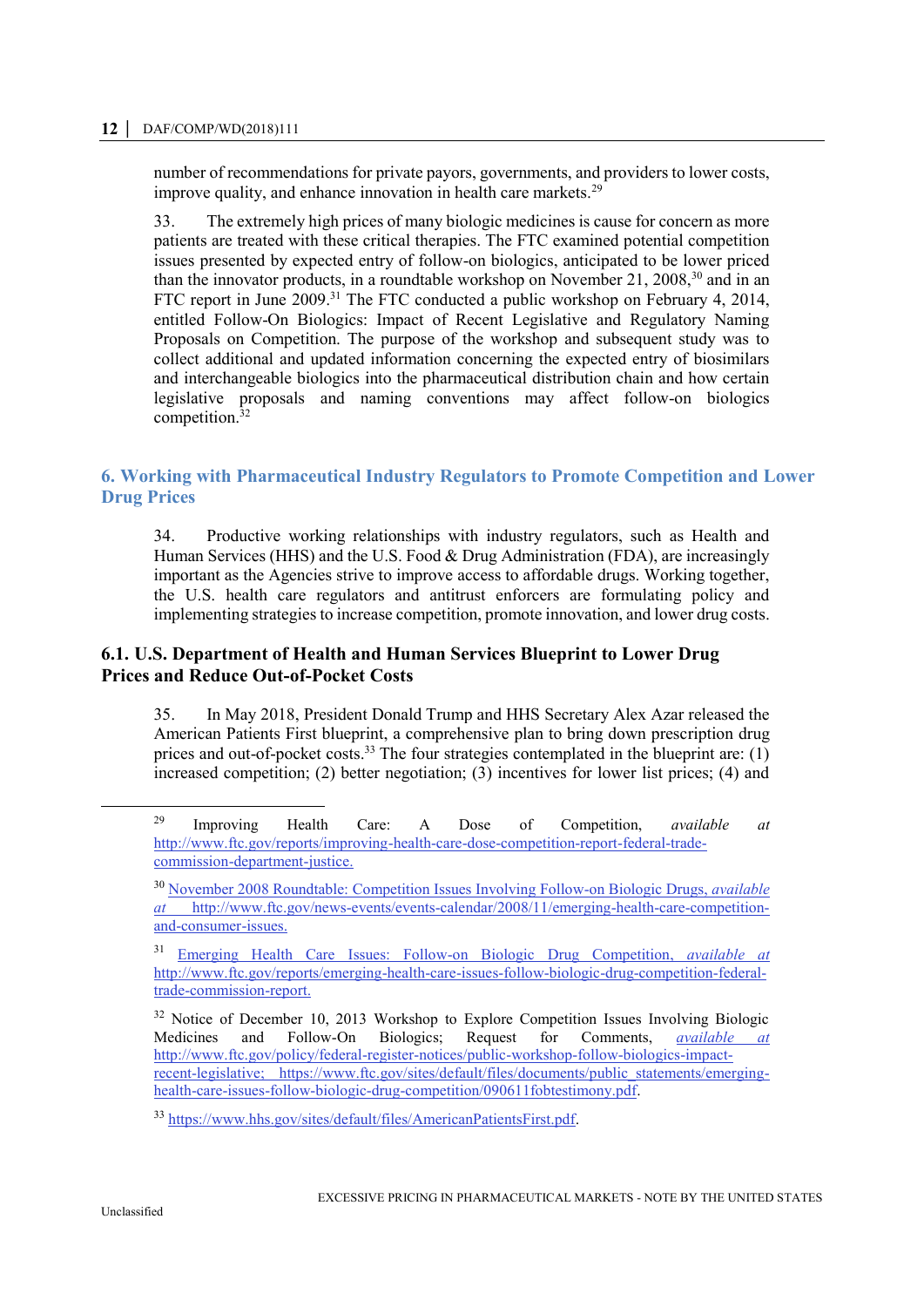reducing out-of-pocket costs. The FTC filed public comments regarding HHS's efforts to increase competition and end the gaming of regulatory processes that may keep drug prices artificially high, such as combatting abuse of REMS and spurring biologic competition.<sup>34</sup>

## **6.2. U.S. Food and Drug Administration Drug Competition Action Plan**

36. Also in May 2018, the FDA announced its Drug Competition Action Plan, designed to remove barriers to generic drug development and strengthening competition that would result in greater access and lower drug costs for patients.<sup>35</sup> In June 2018, the FDA announced important steps toward increasing competition in the market for prescription drugs, such as publishing off-patent branded drugs without generic counterparts and implementing a policy to expedite the agency's review of generic drug applications.<sup>36</sup>

37. The FTC and FDA are working together to improve access to affordable drugs, including finding ways to keep drug companies from gaming the regulatory system to deter generic and biosimilar competition. In his July 18, 2018 remarks, "Dynamic Regulation: Key to Maintaining Balance Between Biosimilars Innovation and Competition," FDA Commissioner Scott Gottlieb discussed the importance of the FDA and FTC working together to promote competition in pharmaceutical markets, especially given the growing critical role that biologic medicines play in the treatment of many serious diseases, such as cancer and autoimmune disorders.

*"And we're going to be taking new steps to challenge some of the gaming tactics I talked about earlier. This includes new efforts to coordinate with the Federal Trade Commission (FTC) to address anti-competitive behavior. We look forward to participating in additional forums with the FTC to jointly identify ways that we can deter anticompetitive behavior in this space. Stay tuned." 37*

## **7. Conclusion**

 $\overline{a}$ 

38. U.S. antitrust law does not recognize excessive pricing as an antitrust violation in and of itself, thus allowing legitimate market participants acting independently to set their prices as high as they choose. This policy choice stems from the legislature's determination that ultimately competition will produce not only lower prices, but also better goods and services. Additionally, the policy reflects the difficulty in identifying what prices are excessive and concerns that antitrust enforcement against excessive pricing may chill incentives to compete and innovate in the first place and interfere with the proper functioning of markets.

39. Market participants who violate the antitrust laws, however, may be subject to remedies that affect their ability to charge supra-competitive prices. In addition, high or

<sup>&</sup>lt;sup>34</sup>Statement of the Federal Trade Commission to the Department of Health and Human Services Regarding the HHS Blueprint to Lower Drug Prices and Reduce Out-of-Pocket Costs, July 16, 2018, [https://www.ftc.gov/policy/advocacy/advocacy-filings/2018/07/statement-federal-trade](https://www.ftc.gov/policy/advocacy/advocacy-filings/2018/07/statement-federal-trade-commission-department-health-human)[commission-department-health-human.](https://www.ftc.gov/policy/advocacy/advocacy-filings/2018/07/statement-federal-trade-commission-department-health-human)

<sup>35</sup> <https://www.fda.gov/NewsEvents/Newsroom/PressAnnouncements/ucm607495.htm>

<sup>36</sup> <https://www.fda.gov/newsevents/newsroom/pressannouncements/ucm564725.htm>

<sup>37</sup> [https://www.fda.gov/NewsEvents/Speeches/ucm613452.htm.](https://www.fda.gov/NewsEvents/Speeches/ucm613452.htm)